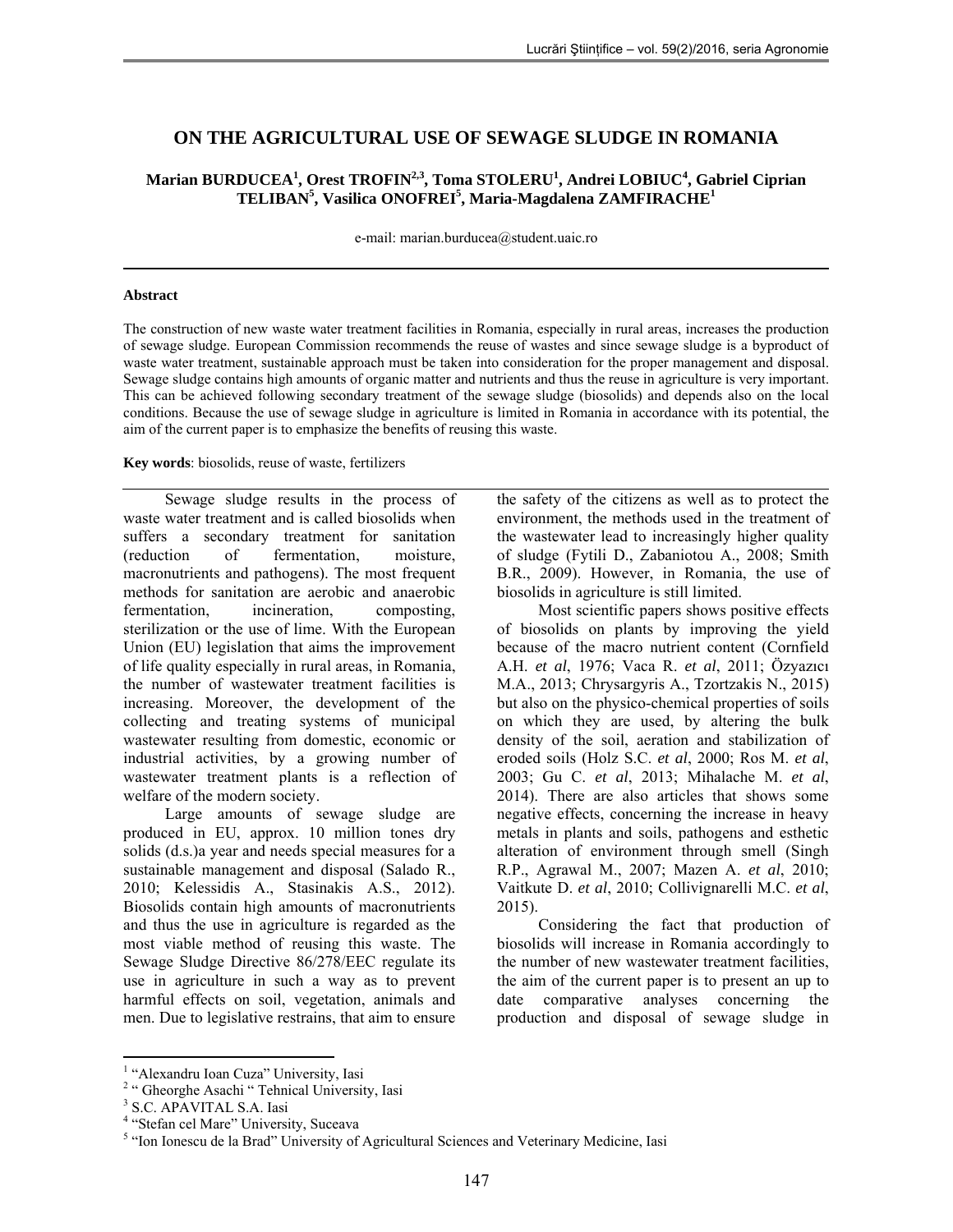Romania, with a special emphasis on the agricultural use.

| able: |  |  |
|-------|--|--|
|-------|--|--|

| Time | Total production | Landfill | Other | Jewaye Sludye production and utilization in Komania (thousands tones ury solids)<br>Compost and other applications | Agricultural use | Incineration |
|------|------------------|----------|-------|--------------------------------------------------------------------------------------------------------------------|------------------|--------------|
|      |                  |          |       |                                                                                                                    |                  |              |
| 2005 | 67.8             | 55.9     | 6.6   | 4.7                                                                                                                | 0.7              | 0            |
| 2006 | 225.6            | 145.4    | 6.7   | 3.9                                                                                                                | 0.4              |              |
| 2007 | 99.6             | 44.4     | 7.7   | 2.7                                                                                                                | 0.7              |              |
| 2008 | 79.2             | 36       | 1.2   | 2                                                                                                                  | 0.5              |              |
| 2009 | 120.5            | 58.1     |       | 15.8                                                                                                               | 0.1              | 0            |
| 2010 | 82.1             | 40.5     | 1.7   | 1.3                                                                                                                | 1.9              | 0            |
| 2011 | 114.1            | 53.9     | 1.5   | 0.2                                                                                                                | 1.8              | 0            |
| 2012 | 85.4             | 43       | 1.4   | 1.3                                                                                                                | 2.2              | 0.4          |
| 2013 | 172.8            | 117.7    | 46.5  | 0.3                                                                                                                | 8                |              |

**Sewage sludge production and utilization in Romania (thousands tones dry solids)** 

#### **MATERIAL AND METHOD**

The methods used employed the survey of literature mainly from the last 10 years. The dataset used for statistical calculations was obtained from EUROSTAT which is the official website responsible for presenting statistics of economical indices in EU. The statistical calculations for the period 2005 - 2013 for the selected indices was performed using Microsoft® Excel® software.

#### **RESULTS AND DISCUSSION**

According to Eurostat (2016), in Romania, land fill is the most used method of sewage sludge disposal while agricultural use and incineration are the last (*table 1*). However, in EU there are countries in which the greatest percentage of the produced sludge is used in agriculture. For example, in 2012, Spain, Germany and United Kingdom were the largest sewage sludge producers with 2577.2, 1844.4 and 1078 thousands tones d.s. respectively of which 74.5%, 29.3% and 78.2% were use in agriculture. In other countries such as Hungary, Greece and Romania, despite the fact that they produce considerably amounts of sludge, its utilization in agriculture is limited (157.7, 118.6, 48.4, thousands tones d.s. total production of which 9.5%, 11.8% and 4.1% are used in agriculture). Even though in 2013 the total production of sludge increased in Romania to 172.8 thousands tones d.s. only 8 thousands tones (4.65%) d.s. were used in agriculture (Eurostat, 2016). The percentage of biosolids used in Romania is very low when compared to the one of the average EU of the 28 countries (*figure 1*). Some of the reasons why in Romania the agricultural use of biosolids is still limited are: the lack of awareness about its benefits as a fertilizer, fear of contaminating the land with heavy metals, the costs of sludge transport on agricultural land

and the costs for monitoring the environmental impact.

In Romania, the legislation that regulates the use of biosolids in agriculture is the MO 344/2004 regarding the technical normative for environmental protection and especially soils when sewage sludge is used in agriculture. MO 344/2004 focuses on the content of heavy metals that are present in sewage sludge and in soil. Even though this law is built to encourage the use of biosolids in agriculture, it contain a paragraph that is ambiguous, Ch. 2, paragraph 9, the producer is responsible for the quality, quantity, transport, application of sludge on the agricultural land and also for any effects on environment and human health that may arise from sludge utilization. It is not clear what are the thresholds that may be used to define an effect and therefore the producers are discouraged to use biosolids in agriculture.



Figure 1 **Sewage sludge use in agriculture in Romania and average of 28 EU countries** 

Research regarding the beneficial effects of utilizing sewage sludge for the crops fertilization in Romania, sustain its usefulness especially for the high amounts of macronutrients which improves soil quality that leads to greater yields. For instance, in a two year study, 1994-1996, at the University of Agricultural Sciences and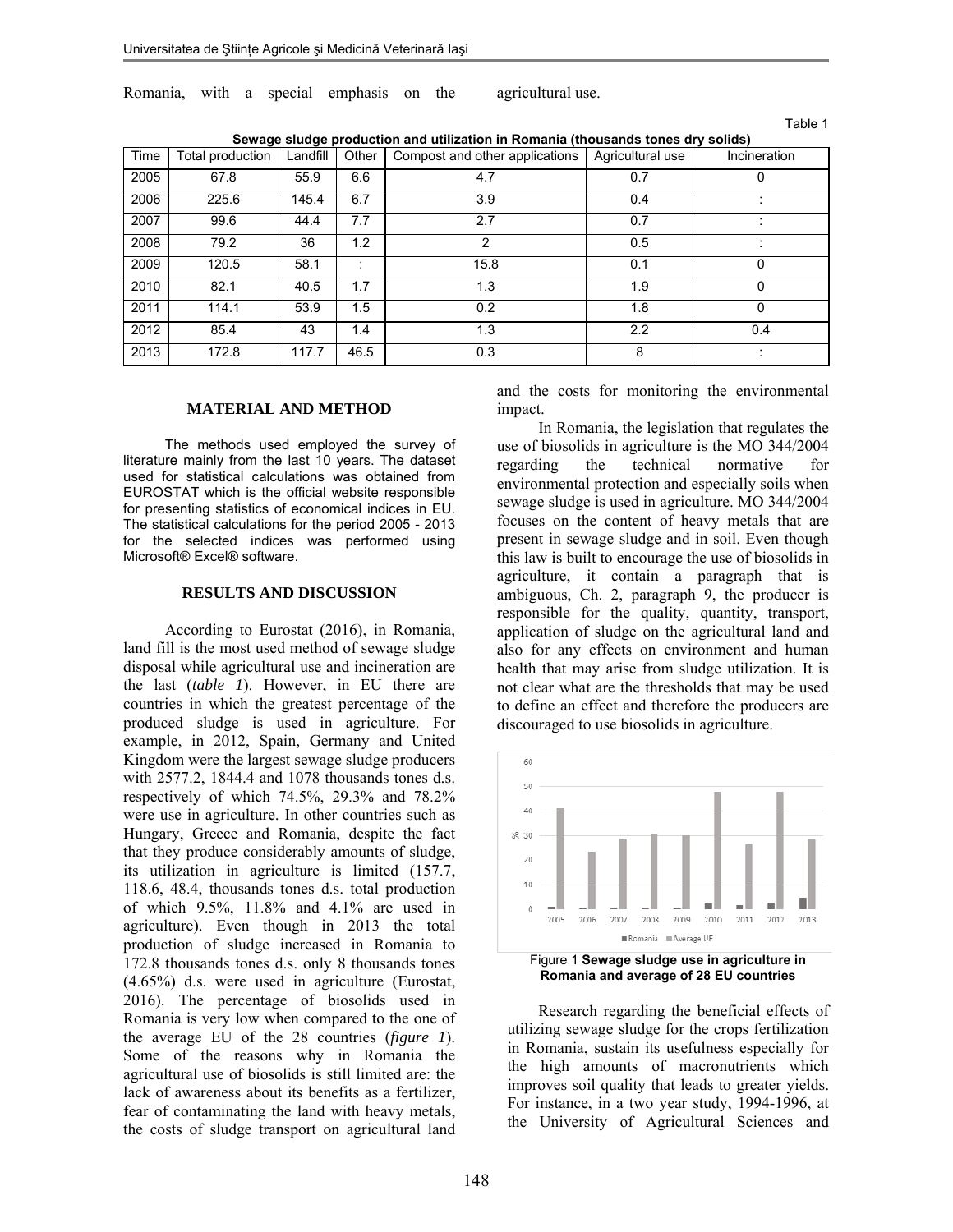Veterinary Medicine, Bucharest, 10% sludge compost amendment to soil lead to an increased yield of maize with up to 199.9% (Stan V., 1996). Also, in a five year-crop rotation experiment with winter rape – wheat – maize – sunflower and wheat, at Podu-Iloaiei Agricultural Research Station, Iaşi County, the use of 40 tones/ha of sludge increased the yield of winter rape by 187% (Ailincai C. *et al*, 2011). Our previous work regarding the cultivation of *Ocimum basilicum* on an eroded soil amended with 15% biosolids from Iasi wastewater treatment plant, lead to an increase with up to 520% of *herba* yield (Burducea M. *et al*, 2016). Thus, the sewage sludge from Romania waste water treatment plants can be used, with very good performances, for the fertilization and soil conditioner for the land with agricultural purposes, especially for the growth of higher crops but also for some medicinal plants like basil, that are cultivated for the production of the essential oils.

The sewage sludge may be used in different scenarios, such as land spreading, incineration, landfilling, forestry or land reclamation. Each of the above directions has advantages and disadvantages, and the method to use for sludge disposal should consider the characteristics of the sludge and their compatibility with the environmental and geographical particularities and regulations of each country. Incineration of sludge may lead to release of gases such as  $N_2O$ and  $NO<sub>x</sub>$  and toxic particles in the atmosphere, while landfilling may generate odor and vegetation disturbance (Przewrocki P. *et al*, 2004; Werther J., Ogada T., 1999). Some promising reusable methods are the biological ones, such as bacterial transformation of sludge to biocombustible (Angerbauer C. *et al*, 2008) or stabilization through the vermicomposting technique (Gupta R., Garg V.K, 2008). Land spreading may be a favored method, as the high levels of nutrients in sludge generate adequate levels of fertilization for soils and may also improve the physical characteristics of soils.

Usage of sludge as fertiliser in agriculture must however be carefully applied, as sludge contains not only elements needed for plant growth, but also numerous microorganisms, including pathogens (Arthurson V., 2008) organic pollutants and toxic metals (Hanay O. *et al*, 2008). These are the main reasons for which sludge is limited in agricultural use by regulations in many countries. In deciding if the sludge can safely be used in crops for fodder or human consumption, some aspects should be considered, such as the fact that the sludge

characteristics vary significantly with its origin, with higher concentrations of pollutants in industrialized areas and with the type of treatments applied, but some of the data available is dated. The development of modern treatment stations lead to much improved sludge characteristics, and pollutants are, often, within regulatory values (Grøn C., 2007; Smith S.R., 2009).

## **CONCLUSIONS**

The quality of the wastewater and especially the industrial wastewater will influence the quality of the sludge, even if now it is conform to standard requirements, this could be changed in the future and will restrict the alternatives of sludge disposal. The valorization and reuse of biosolids is however dependent to the local conditions, local availabilities of farmland and crops suitable for sludge use. Local authorities and sludge producers should rise awareness and information campaigns for farmers and civil society on the benefits of using sludge in agriculture. Academia, sewage sludge producers and farmers should be brought together for exchanges of good practices. The MO 344/2004 should be amended in order to eliminate the ambiguity of some paragraphs with a more specific ones.

### **REFERENCES**

- **Salado R., 2010** *Environmental, economic and social impacts of the use of sewage sludge on land, report prepared by RPA.* Milieu Ltd and WRC for the European Commission, Milieu Ltd., Belgium.
- **Kelessidis A., Stasinakis A. S., 2012** *Comparative study of the methods used for treatment and final disposal of sewage sludge in European countries*. Waste Management 32:1186–1195.
- **Fytili D., Zabaniotou A., 2008** *Utilization of sewage sludge in EU application of old and new methods—A review.* Renewable and Sustainable Energy Reviews, 12:116–140.
- **Smith B. R., 2009** *Organic contaminants in sewage sludge (biosolids) and their significance for agricultural recycling.* Phil. Trans. R. Soc. A., 367:4005–4041.
- **Cornfield A.H., Beckett P.H.T., Davis R.D., 1976** *Effect of sewage sludge on mineralisation of organic carbon in soil.* Nature, 260:518 – 520.
- **Özyazıcı M. A., 2013** *Effects of sewage sludge on the yield of plants in the rotation system of wheatwhite head cabbage-tomato.* Eurasian Journal of Soil Science, 2:35–44.
- **Chrysargyris A, Tzortzakis N, 2015** *Municipal solid wastes and mineral fertilizer as an eggplant transplant medium.* Journal of Soil Science and Plant Nutrition, 15:11-23.
- **Holz S.C., Ingelo F., Canet R., 2000** *Long term effect of the application of sewage sludge and vegetal cover on some physical and physiochemical*